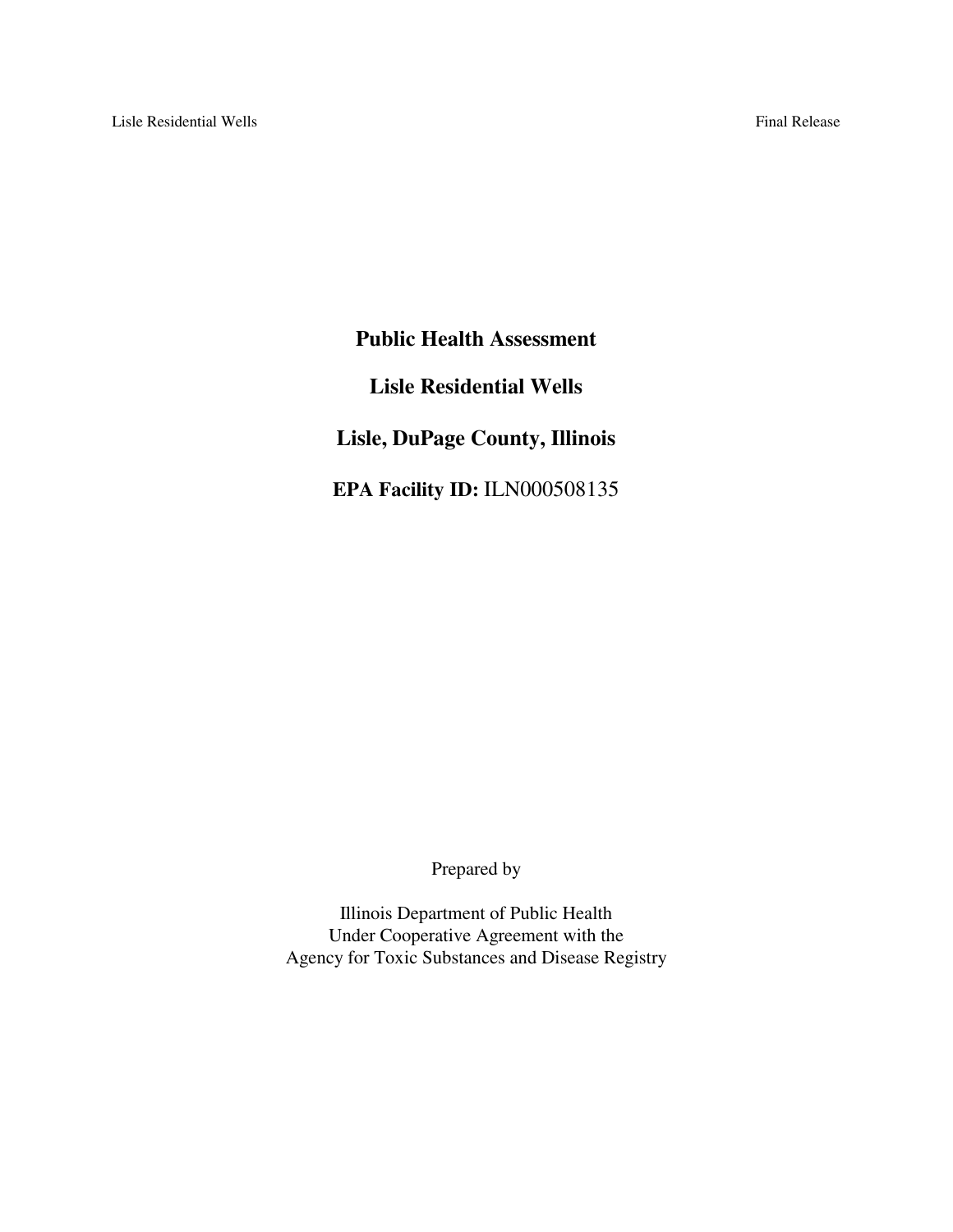# **Table of Contents**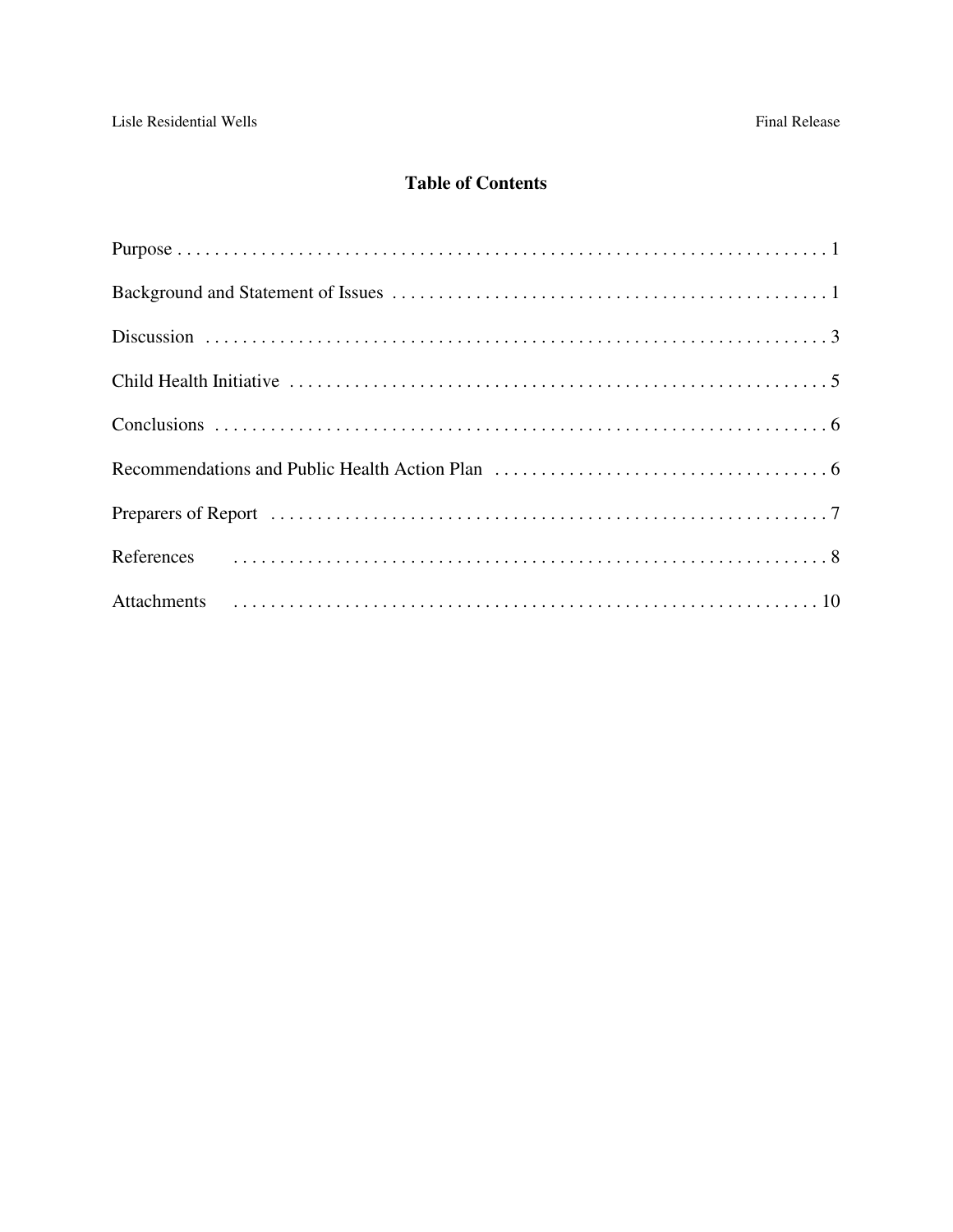#### **Purpose**

The Illinois Department of Public Health (IDPH), at the request of the Illinois Environmental Protection Agency (Illinois EPA), evaluated data collected during an investigation of residential wells south of the Lockformer Company property in Lisle, DuPage County, Illinois, to determine whether current conditions pose a public health hazard.

#### **Background and Statement of Issues**

The Lockformer Company property is located at 711 Ogden Avenue in Lisle, Illinois. The property is approximately 1,500 feet west of Interstate 355 and is approximately 12 acres in size. Residences are north of the property, across Ogden Avenue; southeast of Lockformer, along Chicago and Elm Avenues; approximately 2,500 feet south of the Lockformer property, across the Metra rail line and St. Joseph Creek; and approximately 1,500 feet west of Lockformer, south of Ogden Avenue (Attachment 1).

The Lockformer Company is a metal-fabricating facility. Releases of trichloroethylene (TCE) had allegedly occurred on the Lockformer property beginning in 1968 and continuing for an undetermined period. The company used TCE in the past as a degreaser to clean metal parts. Contamination at the Lockformer site is presently under investigation by the U.S. Environmental Protection Agency (USEPA) and Illinois EPA. In 1992, Lockformer conducted soil sampling on their property and found TCE in the soil at levels as high as 680 parts per million (ppm).

During the summer of 2000, a group of residents hired legal counsel, and on October 11, 2000, these residents had their private well water tested by a private environmental consultant. The group owned homes south of the Lockformer property in the suspected path of groundwater flow. The consultant collected a second round of well water samples on November 10, 2000, and TCE was detected in some of the wells sampled. Beginning in December 2000, Illinois EPA collected about 350 more private well water samples north and south of the Lockformer property *(1)*.

TCE was not detected in water samples collected from private wells north of Ogden Avenue, which is upgradient of the site. Including private and Illinois EPA sampling, approximately 175 private wells south of the Lockformer property contain TCE. Low levels of tetrachloroethylene (PCE), 1,1,1-trichloroethane (TCA), and methyl tert-butyl ether (MTBE) also have been detected at elevated levels in a few of the private wells south of the Lockformer property. The highest level of TCE was 19.5 micrograms per liter (Fg/L) of water. The USEPA drinking water standard or maximum contaminant level (MCL) for TCE in public water supplies is 5 Fg/L. Traces of TCE have been detected as far away as Southcrest Drive, approximately 2.5 miles south-southeast of the Lockformer property (Attachment 2) *(1)*. IDPH mailed letters to residents containing a health interpretation of the laboratory results and explaining ways to reduce exposure to chemicals in their well water.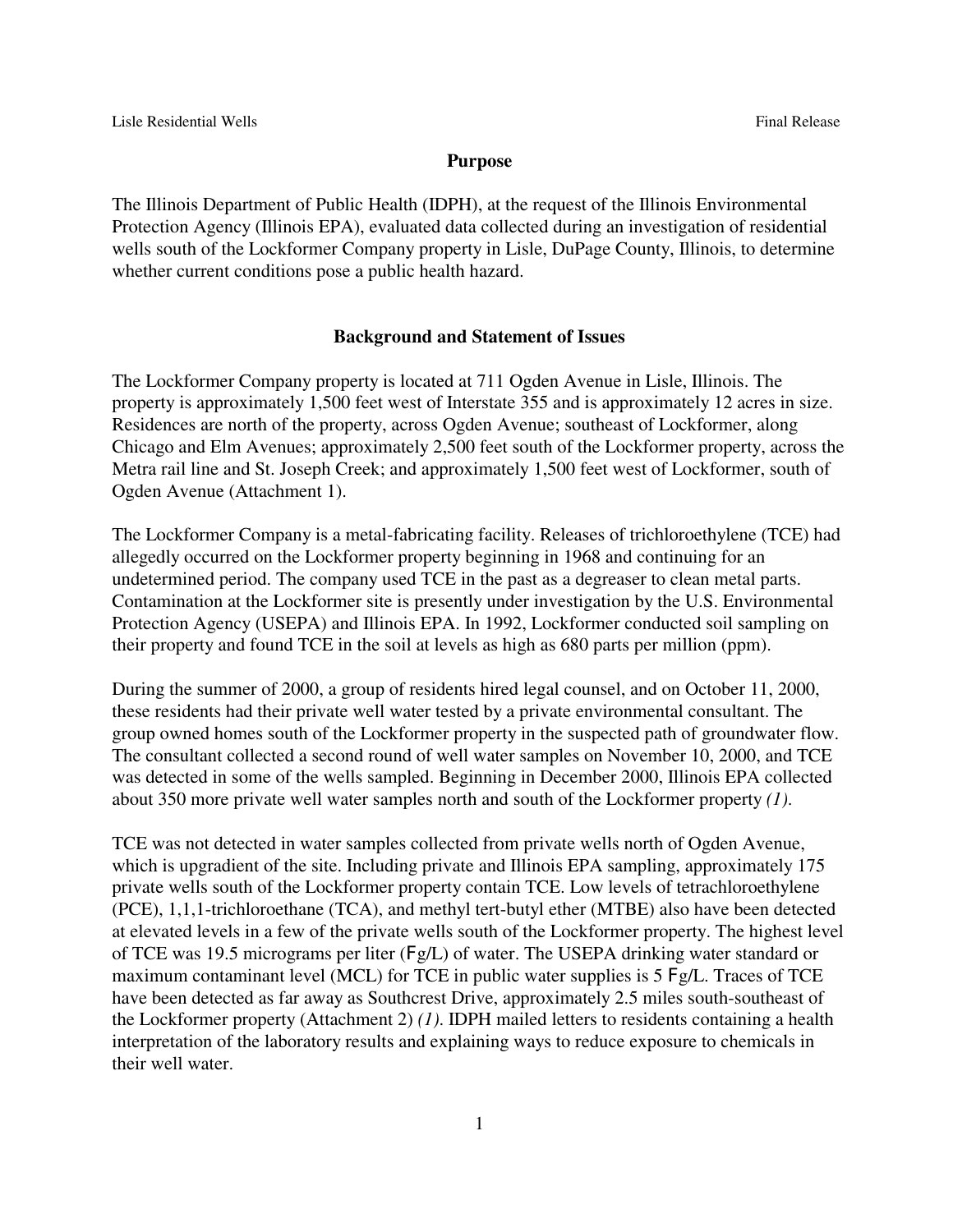#### Lisle Residential Wells **Final Release** Final Release

IDPH staff first visited the area on October 28, 2000, and most recently on October 17, 2001. The Lockformer parking lot was easily accessible from Ogden Avenue. From the parking lot, monitoring wells were observed on the southern portion of the property. The land south of Lockformer slopes downward to the Metra rail line and St. Joseph Creek (Attachment 1). The wells closest to Lockformer on the south are along Elm Avenue, north of St. Joseph Creek; however, TCE has not been detected in these wells. South of the creek, contamination has been found in wells along Front Street, Riedy Road, Hitchcock Avenue, and Gamble Avenue. Residents along these streets now have access to public water.

The Illinois Attorney General filed suit against the Lockformer Company on January 19, 2001, for alleged infractions of environmental law. A subsequent preliminary injunction called for Lockformer to provide bottled water to residents of affected homes, to conduct an environmental investigation (EI) with Illinois EPA oversight, and to devise a remedial action plan to resolve problems identified in the EI. The Lockformer Company has been providing bottled water to affected homes since that time *(1)*.

Staff from IDPH, Illinois EPA, and the Illinois Attorney General's Office attended the Village of Lisle Trustees' meeting on February 5, 2001. The Attorney General assured the mayor, trustees, and citizens in attendance that the state would work with the Lockformer Company, the village, and area residents to resolve the issue of contamination of private well water.

On October 31, 2001, USEPA issued a Unilateral Administrative Order to Lockformer, requiring the company to submit a Removal Action Work Plan (RAWP) for the site for USEPA approval. A RAWP provides for the immediate removal of the source material (i.e., TCE) or hot spots, with the goal of mitigating the continuing release of TCE into the groundwater from contaminated soils at the Lockformer facility.

In February 2002, USEPA announced that clean-up activities at Lockformer would begin in the spring of 2002. The removal of TCE from soil would involve using several techniques including electrical resistive heating. This method heats the soil with electricity and creates steam. TCE and other contaminants volatilize and the vapors are carried to the surface as the steam rises. The vapors are collected and passed through activated carbon filters which remove TCE and other similar contaminants *(2)*. This process may require at least 2 years to completely cleanup TCE at this site. USEPA has successfully used this technology at other sites in Illinois.

In May 2002, the owners of Lockformer agreed to pay the cost of connecting residents of the blocks immediately south of the facility to the Lisle public water supply, after water from several private wells was found to contain TCE at levels that exceed the USEPA drinking water standard. This settlement, made in response to the Attorney General's lawsuit of January 2001, will provide a long-term solution and reduce exposure to TCE.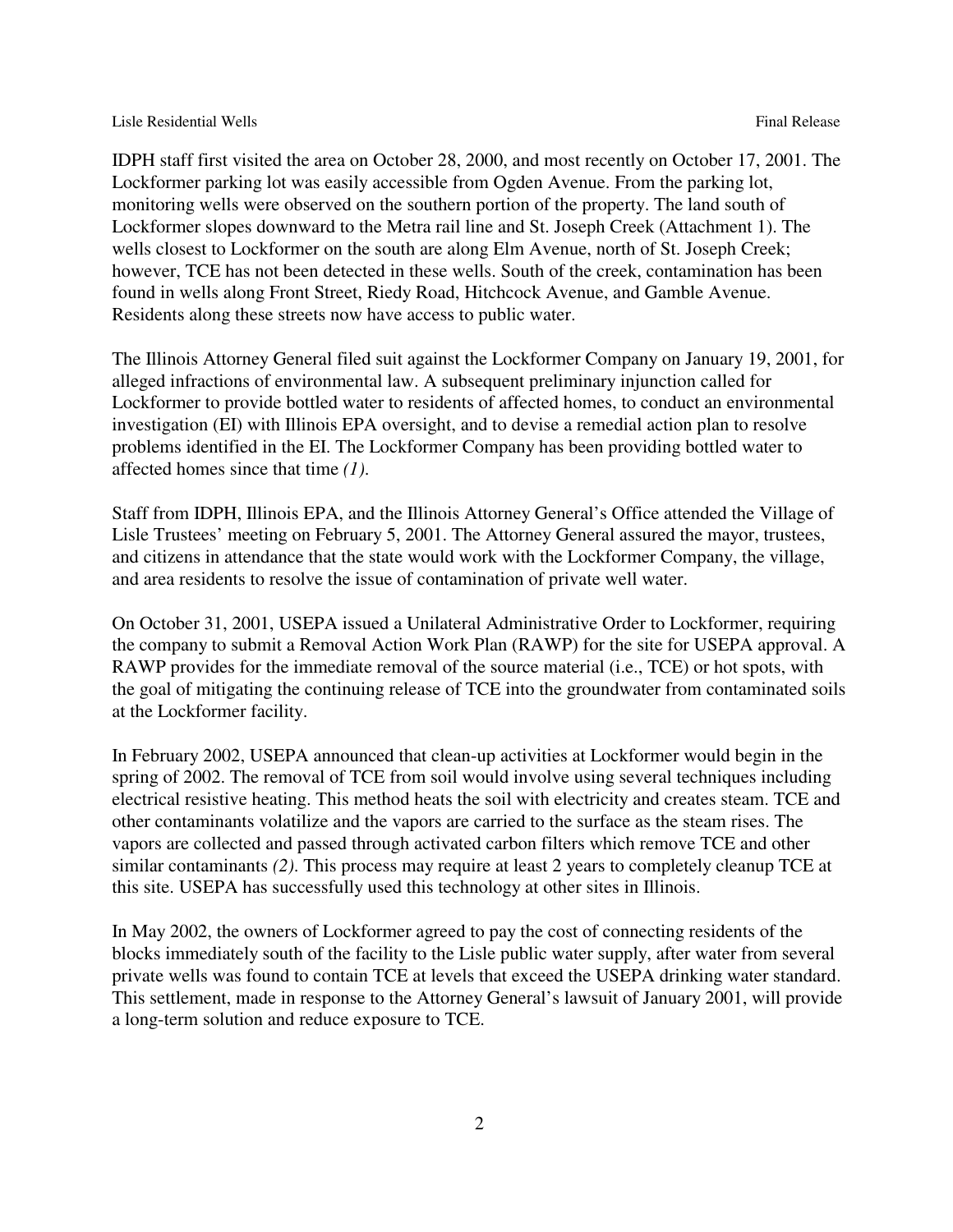In May 2002, the owners of Lockformer responded to a private civil lawsuit by agreeing to pay \$10 million to a group of 186 homeowners residing in the blocks immediately south of the facility (Attachment 1). Another civil lawsuit, filed on behalf of approximately 1,500 residents living further south in unincorporated areas of Lisle, Woodridge, and Downers Grove, Illinois, is currently pending.

#### **Discussion**

#### **Chemicals of Interest**

IDPH compared the results of each groundwater sample collected with the appropriate comparison values to select chemicals for further evaluation of exposure and possible carcinogenic and noncarcinogenic health effects. Chemicals found at levels greater than comparison values, or those for which no comparison values exist, were selected for further evaluation. Attachment 3 contains a brief discussion of the two types of comparison values for drinking water used in this health assessment, i.e., Maximum Contaminant Levels (MCLs) and Lifetime Health Advisories (LTHAs). IDPH assumed that the laboratory samples were collected and handled properly and that appropriate analytical techniques were used. TCE is the only chemical that exceeded comparison values and therefore is the one chemical of interest.

#### **Exposure Evaluation**

Residents who use private well water containing TCE are exposed by drinking the water, inhaling TCE during household water use (such as showering or bathing), and by skin contact with the water. The potential for exposed persons to experience adverse health effects depends upon the following:

- < the specific chemical(s) to which a person is exposed,
- < how much of each chemical a person contacts,
- < the duration of a person's exposure, and
- < the condition of the exposed person's health.

IDPH used exposure scenarios that assumed adults drink 2 liters of water per day and children drink 1 liter of water per day. IDPH also assumed that residents would be exposed to TCE during bathing and showering.

#### **Trichloroethylene**

The highest level of TCE detected in a private well near the Lockformer property was 19.5 Fg/L. The maximum contaminant level (MCL) for TCE is 5 Fg/L. MCLs have been established by USEPA for public water supplies to reduce the chances of adverse health effects from drinking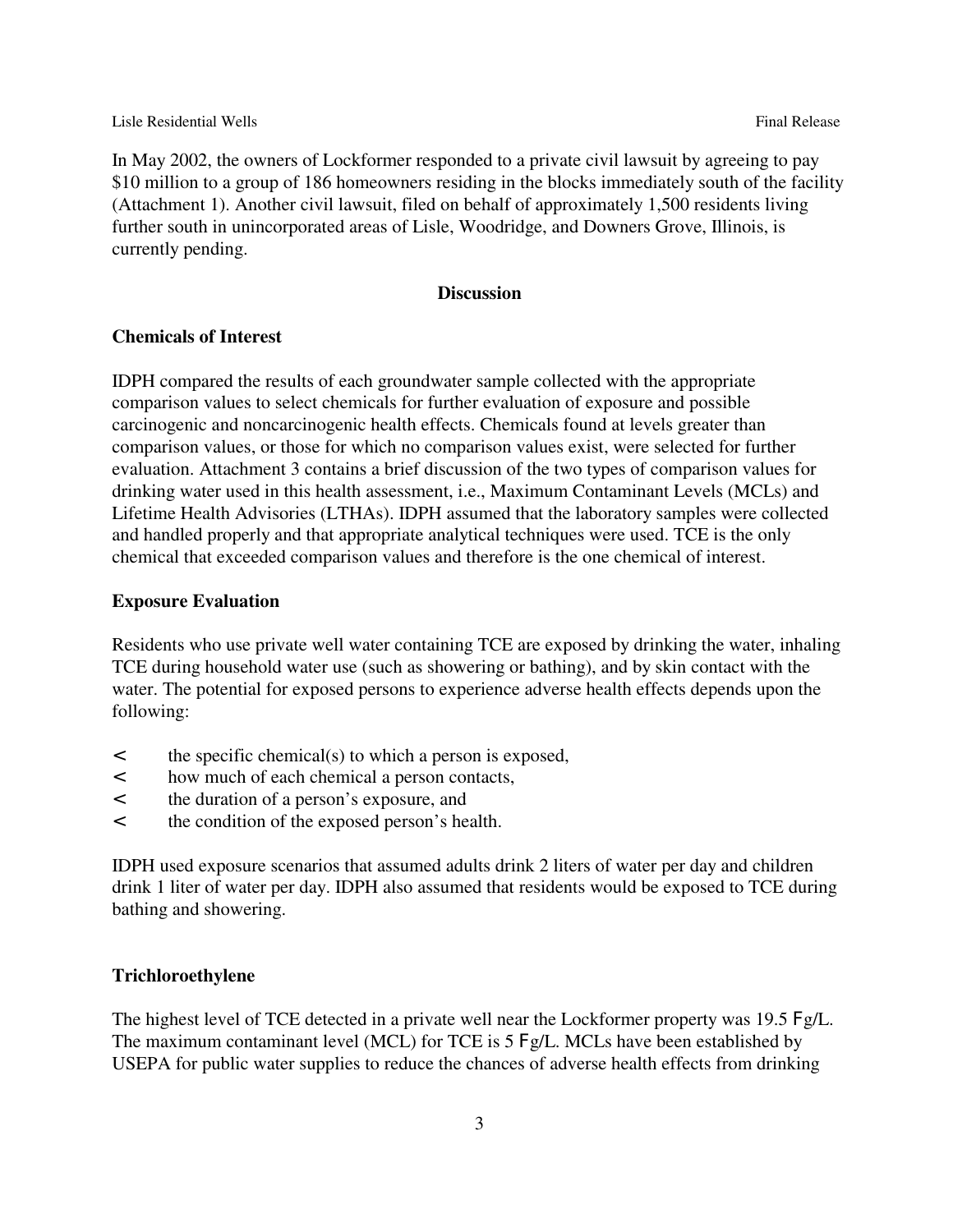contaminated drinking water. These standards are well below levels at which health effects have been observed. MCLs are enforceable limits that public water supplies must meet.

IDPH estimated the dose of TCE for children and adults through ingestion of groundwater containing 19.5 Fg/L of TCE and found that exposure to that level of TCE would pose a very low increased risk of cancer.

The estimated exposure to children and adults is less than the no-observed-adverse-effect levels (NOAELs) for TCE in animals. NOAELs, established by USEPA, reflect doses used in animal studies that did not result in observable non-cancer health effects.

The updated Toxicological Profile for TCE *(3)* included studies of humans exposed to low levels of TCE in drinking water that suggested adverse health effects may include skin rashes, liver problems, urinary disorders, anemia and other blood disorders, and diabetes. While none of these symptoms were reported by persons exposed to the highest level (19.5 Fg/L) of TCE found in the private drinking water wells, the concentrations that cause these effects are not well established.

Recent studies in Massachusetts and New Jersey suggest elevations in childhood leukemia, neural tube defects, oral cleft defects, respiratory defects, eye defects, and small for gestational age effects associated with TCE in drinking water. The Massachusetts studies have several limitations including the presence of other contaminants and small sample size *(3)*. Studies in Tucson, Arizona suggest an elevation in heart defects and low birth weights associated with TCE in drinking water. A study at Camp LeJeune, North Carolina suggested an elevation in males small for gestational age associated with TCE in drinking water. The levels of TCE in drinking water in these studies were several times greater than the levels detected in Lisle *(4,5,6)*.

In the mid-1990s, USEPA withdrew the reference dose and cancer potency factor for TCE for review. To evaluate the potential health hazards of exposure to TCE in Lisle, IDPH used information from human and animal studies, the former cancer potency factor, and the current MCL (5 Fg/L) for TCE. In August 2001, USEPA released a draft toxicological reassessment of TCE for public comment. The data proposed in this reassessment have not yet become USEPA policy. However, if adopted, the proposed cancer potency factor would be greater than before *(7)*. Using the proposed cancer potency factor, IDPH estimated that persons exposed to TCE at levels greater than the current MCL could experience a low increased risk for liver and kidney cancer (Attachment 4). If USEPA adopts the proposed cancer potency factor, it also may re-evaluate the MCL for TCE.

At the time this health assessment was completed, laboratory tests to determine the levels of TCE present on the site had not been completed. Thus, it cannot be evaluated at this time whether the TCE concentrations migrating toward private wells could increase with time; however, IDPH will continue to review data as it becomes available.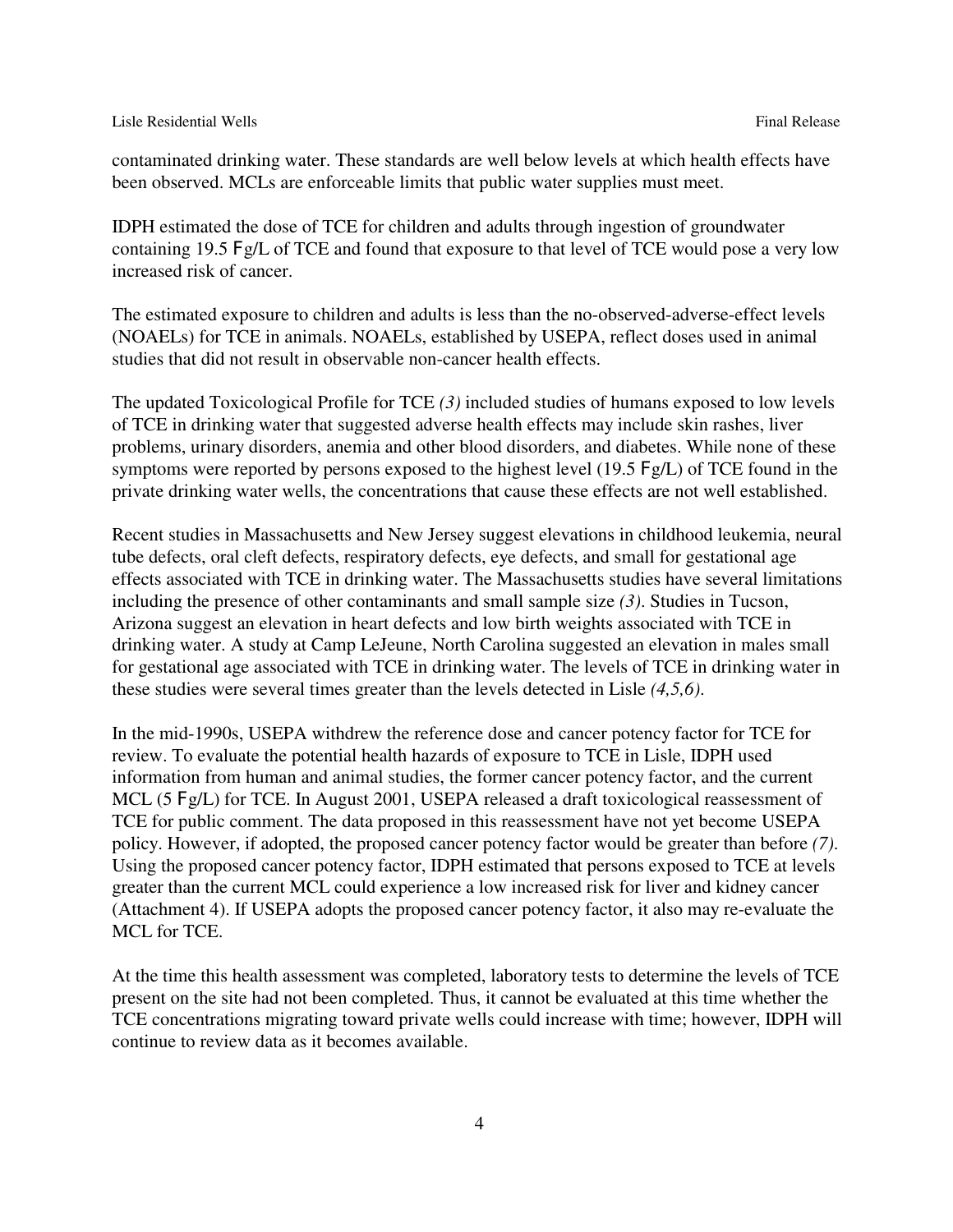#### **Community Health Concerns and Activism**

Area residents have expressed concern that Lockformer Company officials knew about the spilled TCE since, at least, 1992 and did not notify persons with private wells until 2000. Residents with private wells are concerned that they might have been drinking contaminated water for more than a decade. Some residents have filed suit in federal court against the Lockformer Company, citing health concerns and diminished property values in the complaint.

Citizens present at the February 5, 2001, village trustees meeting expressed concerns about the high cost of connecting to the public water system. Depending on the home, the cost could be up to \$20,000. As a result of the legal settlements in May 2002, residents in the blocks immediately south of Lockformer will be connected to Lisle public water at no cost to the homeowners. Many of these same residents will receive a portion of the \$10 million civil suit settlement.

On October 16 and 17, 2001, IDPH participated in public availability sessions in Lisle and Woodridge to answer health-related questions about Lisle groundwater contamination. IDPH staff answered questions about the health effects of exposure to low levels of TCE and shared ways to reduce exposure. About 150 persons attended the two availability sessions.

#### **Health Outcome Data**

The IDPH Division of Epidemiologic Studies reviewed the incidence of all cancer types reported for the Lisle, Illinois zip code 60532 for the years 1989 to 1997 *(8)*. They found that the rate of kidney cancer reported in males (20 cases observed) was greater than the expected number of cases (10 cases expected) at a statistically significant level. The rate of kidney cancer was not elevated in females. No other biologically plausible types of cancer related to TCE exposure were statistically significant.

IDPH plotted the cancer cases on a map. The cases did not appear to cluster in any particular neighborhood, but rather were distributed among population within the entire zip code. Based on the analysis done by state epidemiologists and the Division of Environmental Health, no apparent clustering was noted near the contaminated wells. If the nature and extent of TCE contamination is found to extend beyond this zip code, then an additional evaluation will be considered.

#### **Child Health Initiative**

IDPH recognizes that children are especially sensitive to some contaminants. Children get a larger dose from drinking contaminated water because they drink more water per kilogram of body weight than do adults. IDPH includes children when evaluating exposures to contaminants and considers children the most sensitive population evaluated in this public health assessment.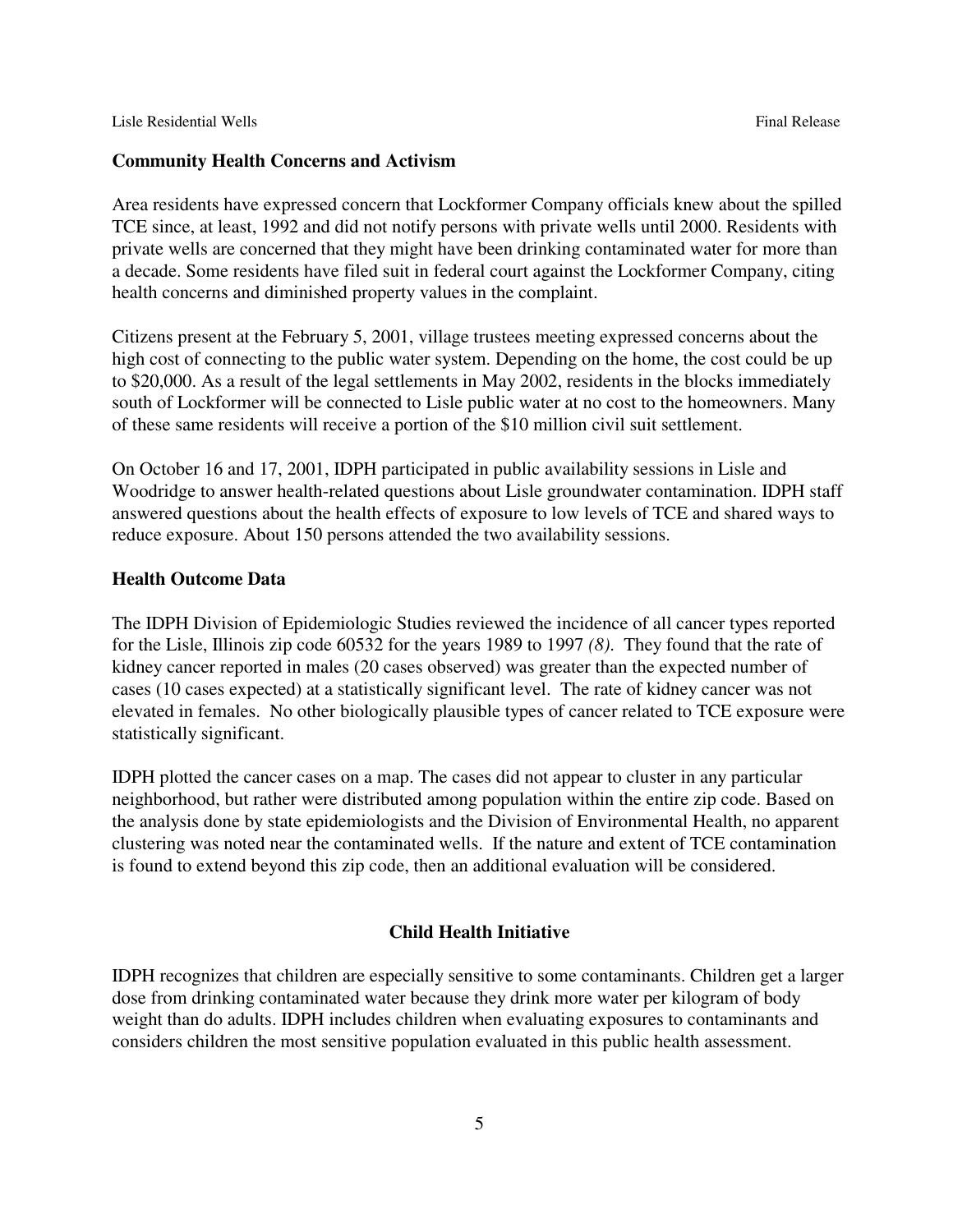The doses that children experienced by drinking contaminated well water were not at levels known to cause noncarcinogic health effects. Carcinogenic effects are unlikely to occur. The findings of studies done in Massachusetts and New Jersey suggested that childhood leukemia and adverse birth outcomes were associated with exposure to TCE during gestation *(4,5,6)*. The TCE concentrations found in drinking water in these studies were several times greater than what was found at Lisle.

#### **Conclusions**

As a result of the Attorney General's initial lawsuit, bottled water is being provided to reduce the exposure of residents to TCE in the groundwater, and Lockformer has agreed to connect homes in the area found to have the highest levels of contamination to the public water supply. This will provide a long-term solution and reduce exposure to TCE. The MCL of 5 Fg/L for TCE in drinking water is protective of public health; therefore, prudent public health practice supports the decision to provide alternative water to affected residences. Exposure has been reduced through the use of bottled water and will be reduced further by providing connections to public water; therefore, this site poses no apparent public health hazard.

A review of cancer incidence data indicated that kidney cancer has occurred more often than would be expected among males residing within the zip code area. The cases of kidney cancer are distributed throughout the zip code area and are not clustered near the Lockformer Company site.

Data are not yet available to help evaluate whether levels of TCE in private wells is increasing over time. Should TCE concentrations increase, then long-term use of contaminated groundwater could result in a slightly increased cancer risk. No studies were found that definitively associated an adverse health effect in animals or humans exposed to the levels of TCE found in the drinking water, but the human studies found were limited. For these reasons, and because other health effects from long-term use of low-level TCE-contaminated drinking water are not well studied, IDPH offers the following recommendation and public health action plan.

#### **Recommendations and Public Health Action Plan**

IDPH recommends the following:

• USEPA and Illinois EPA should seek a remedy to prevent future exposure to contaminated groundwater from the site. Either municipal water or a water treatment unit that meets the National Sanitation Foundation Standard Number 53 for the removal of VOCs are alternatives for persons with contaminated wells. As a result of the Attorney General's lawsuit, the Lockformer Company has agreed to connect homes to public water in the area found to have the highest levels of contamination. USEPA and Illinois EPA should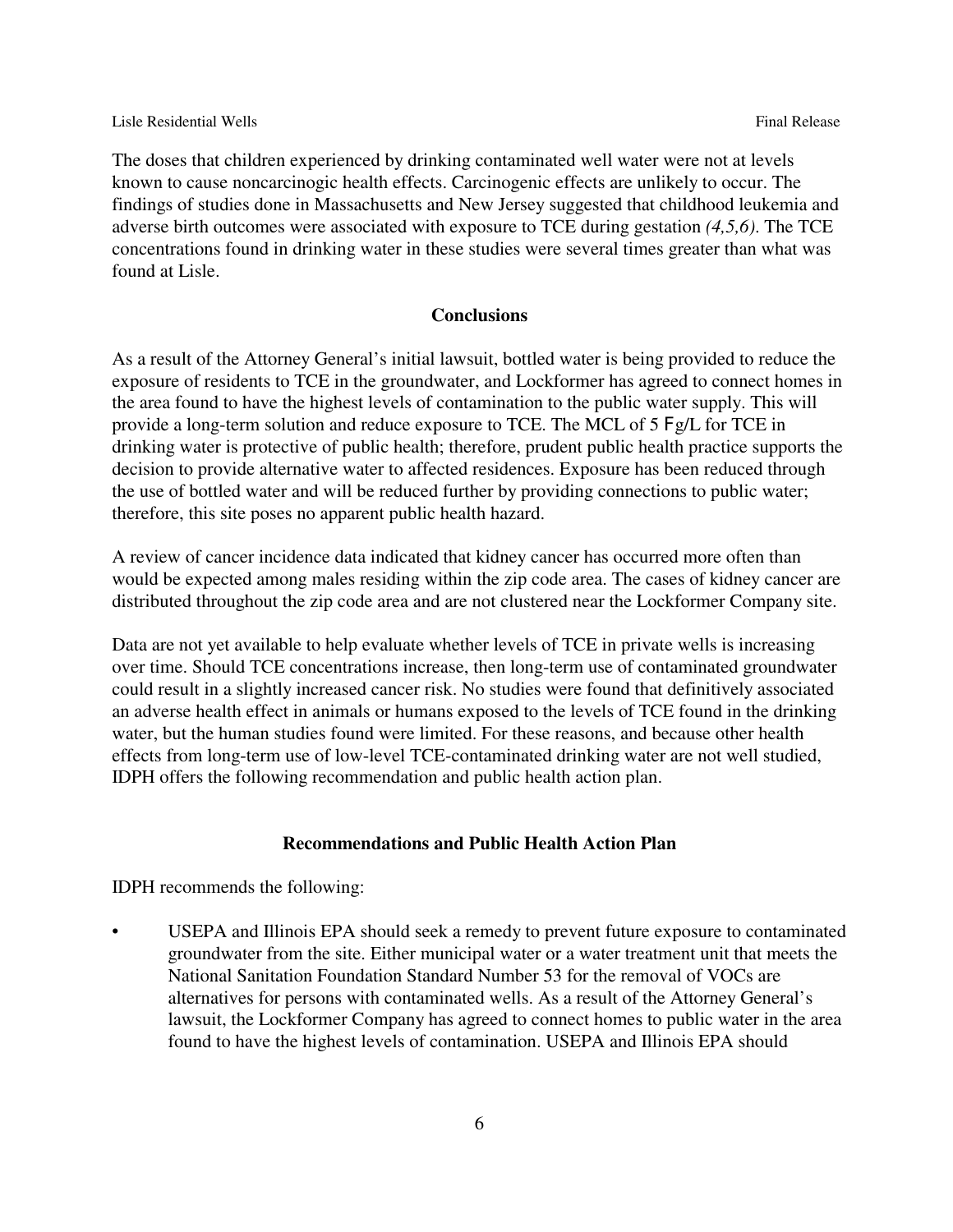Lisle Residential Wells **Final Release** Final Release **Final Release** 

continue field activities, including data gathering and evaluation of alternative technologies for the immediate removal plan.

- Illinois EPA should sample other private wells in the area to find the extent of contamination and to ensure that exposures do not present a health hazard. Illinois EPA has completed this recommendation. Sampling by Illinois EPA has determined that the southern boundary of the detectable TCE contamination in private wells is near Southcrest Drive. As Illinois EPA sampled eastward into Downers Grove, it found another area of contamination that it considers to be unrelated to Lisle. Illinois EPA is sampling the Downer's Grove area under a separate investigation, and IDPH is conducting a separate public health assessment for Downer's Grove.
- Area citizens should be provided with information about ways to reduce or prevent exposure to contaminated groundwater. IDPH has met this recommendation through information sent in letters to area private well owners and provided to participants at the October 2001 public availability sessions.

#### **Preparers of Report**

Ken Runkle Mike Moomey Environmental Toxicologists Illinois Department of Public Health

#### **Reviewer**

Jennifer Davis Environmental Toxicologist Illinois Department of Public Health

#### **ATSDR Regional Representative**

Mark Johnson Regional Operations, Office of the Assistant Administrator

#### **ATSDR Technical Project Officers**

W. Allen Robison Division of Health Assessment and Consultation

Steve Inserra Division of Health Studies

Sylvia Allen-Lewis Division of Health Education and Promotion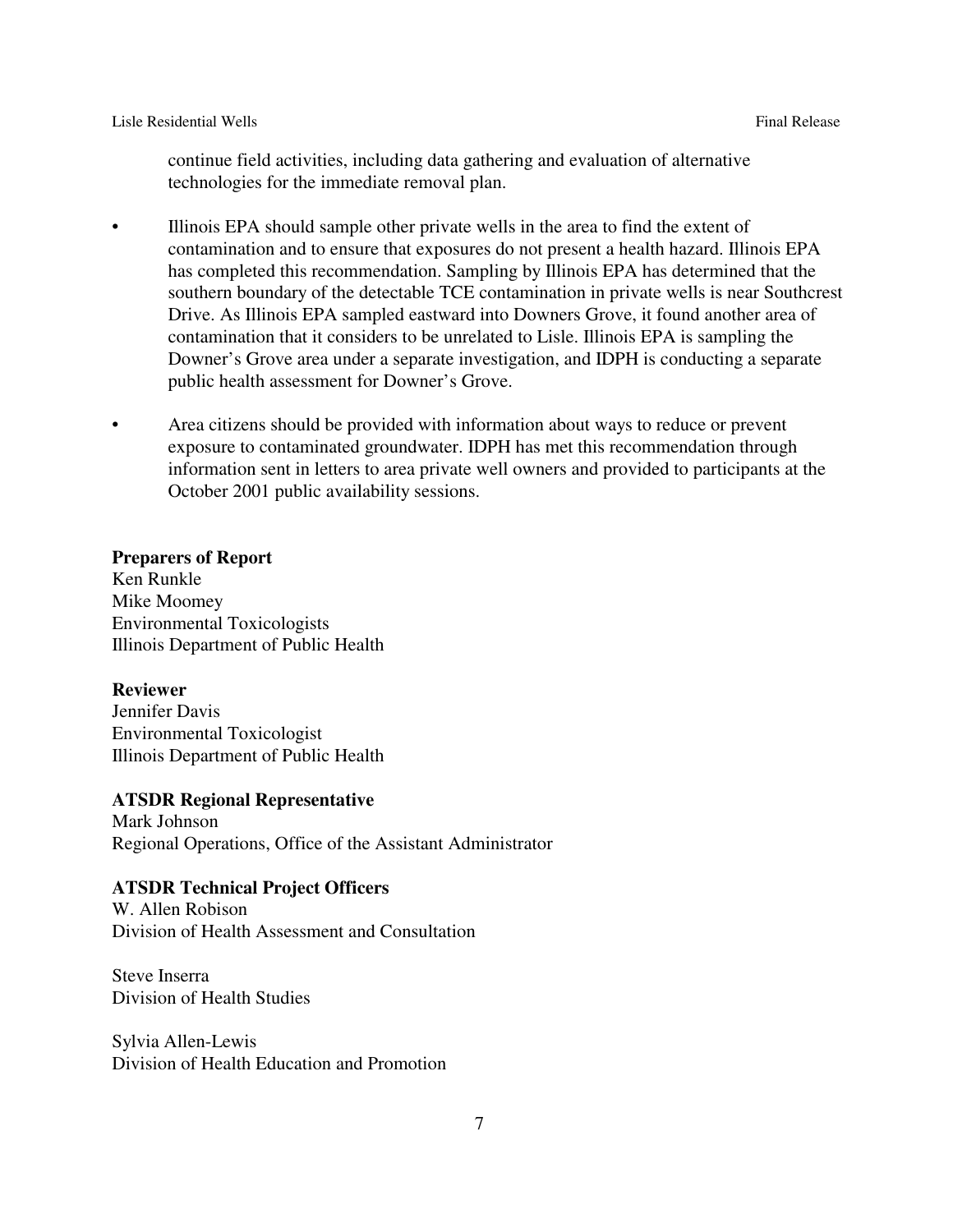#### **References**

- 1. Illinois Environmental Protection Agency. Files concerning contamination at the Lockformer Company site in Lisle, Illinois. June 1999 - May 2002.
- 2. U.S. Environmental Protection Agency. Fact Sheet: Cleanup to Begin at Lockformer. Chicago: USEPA Region 5. February 2002.
- 3. Agency for Toxic Substances and Disease Registry. ATSDR Update Toxicological Profile for Trichloroethylene. Atlanta: U.S. Department of Health and Human Services; 1997 September.
- 4. Costas K.S. A case-control study of childhood leukemia in Woburn, MA: the relationship between leukemia incidence and exposure to public drinking water. The Science of the Total Environment (in press, 2002).
- 5. Cohn P. Klotz J., Bove F., et al. Drinking water contamination and the incidence of leukemia and non-Hodgkin's lymphoma. Environmental Health Perspectives. 1994, 102:556-561.
- 6. Bove F. Shim Y. Zeitz P. Drinking water contamination and adverse pregnancy outcomes: a review. Environmental Health Perspectives. 110 (supplement 1):61-74. 2002.
- 7. U.S. Environmental Protection Agency. Trichloroethylene Health Risk Assessment: Synthesis and Characterization. External Review Draft. Washington D.C. 2001 August.
- 8. Division of Epidemiologic Studies. Incidence of Cancer in ZIP Code 60532 of Lisle, Illinois, 1989-1997. Chicago: Illinois Department of Public Health; 2000 Nov. 22.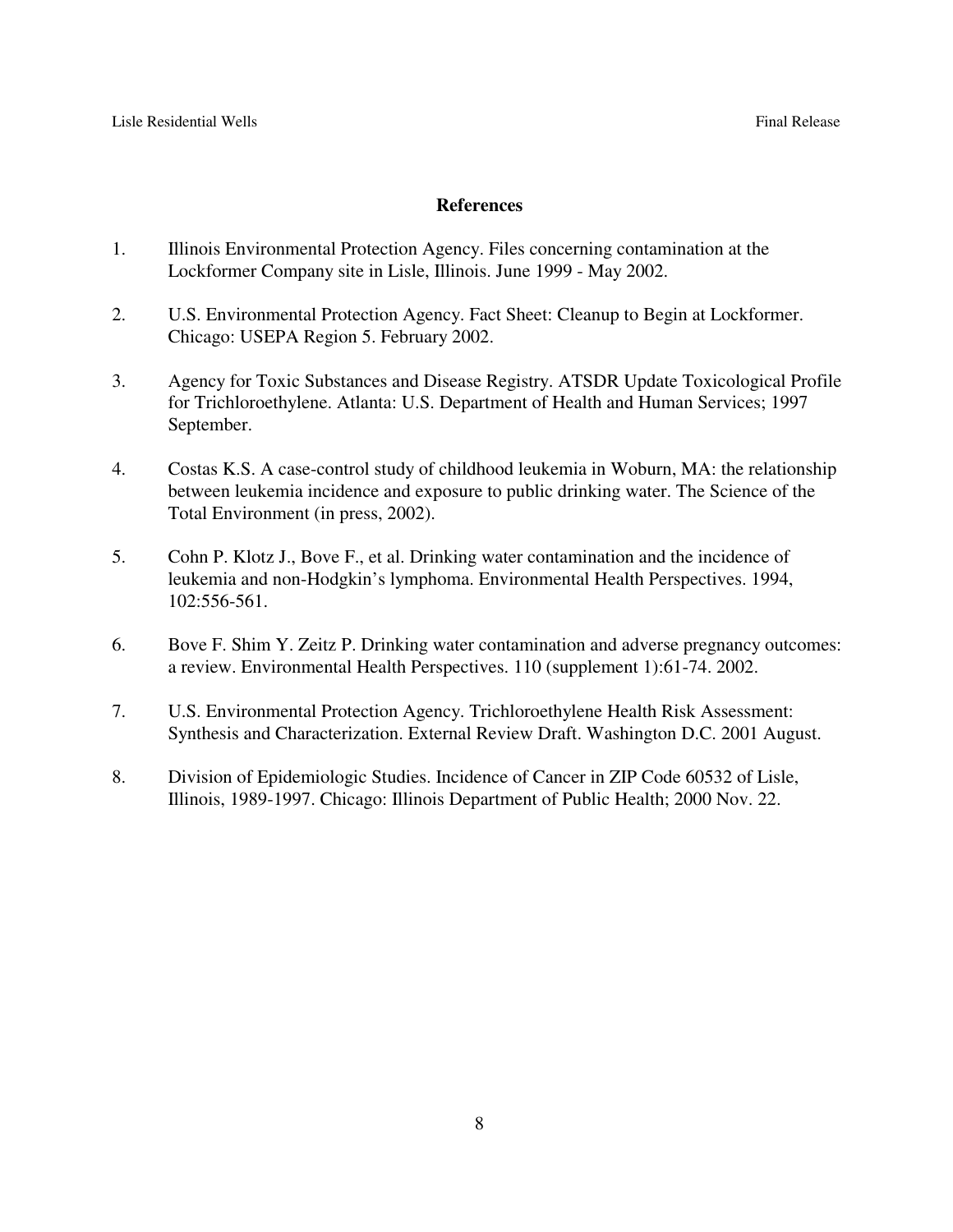#### **Certification**

This Lisle Residential Wells Public Health Assessment was prepared by the Illinois Department of Public Health under a cooperative agreement with the Agency for Toxic Substances and Disease Registry (ATSDR). It is in accordance with approved methodology and procedures existing at the time the public health assessment was begun.

> W. Allen Robison Technical Project Officer Superfund Site Assessment Branch (SSAB) Division of Health Assessment and Consultation (DHAC) ATSDR

The Division of Health Assessment and Consultation, ATSDR, has reviewed this health consultation and concurs with its findings.

 $\overline{a}$ 

 $\overline{a}$ 

Roberta Erlwein Chief, State Program Section DHAC, ATSDR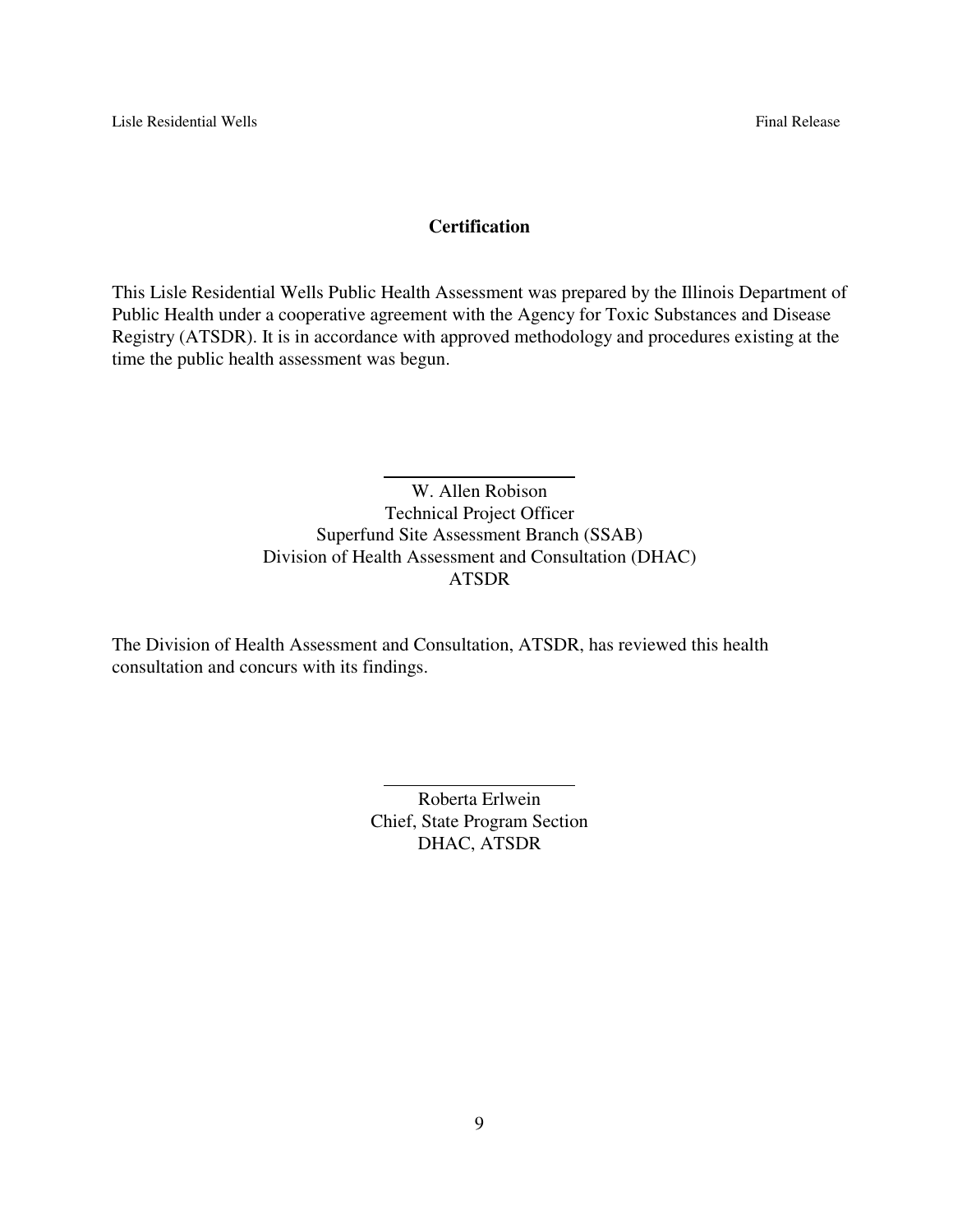Attachment 1

# Area of Lisle, Illinois Near Lockformer Co.

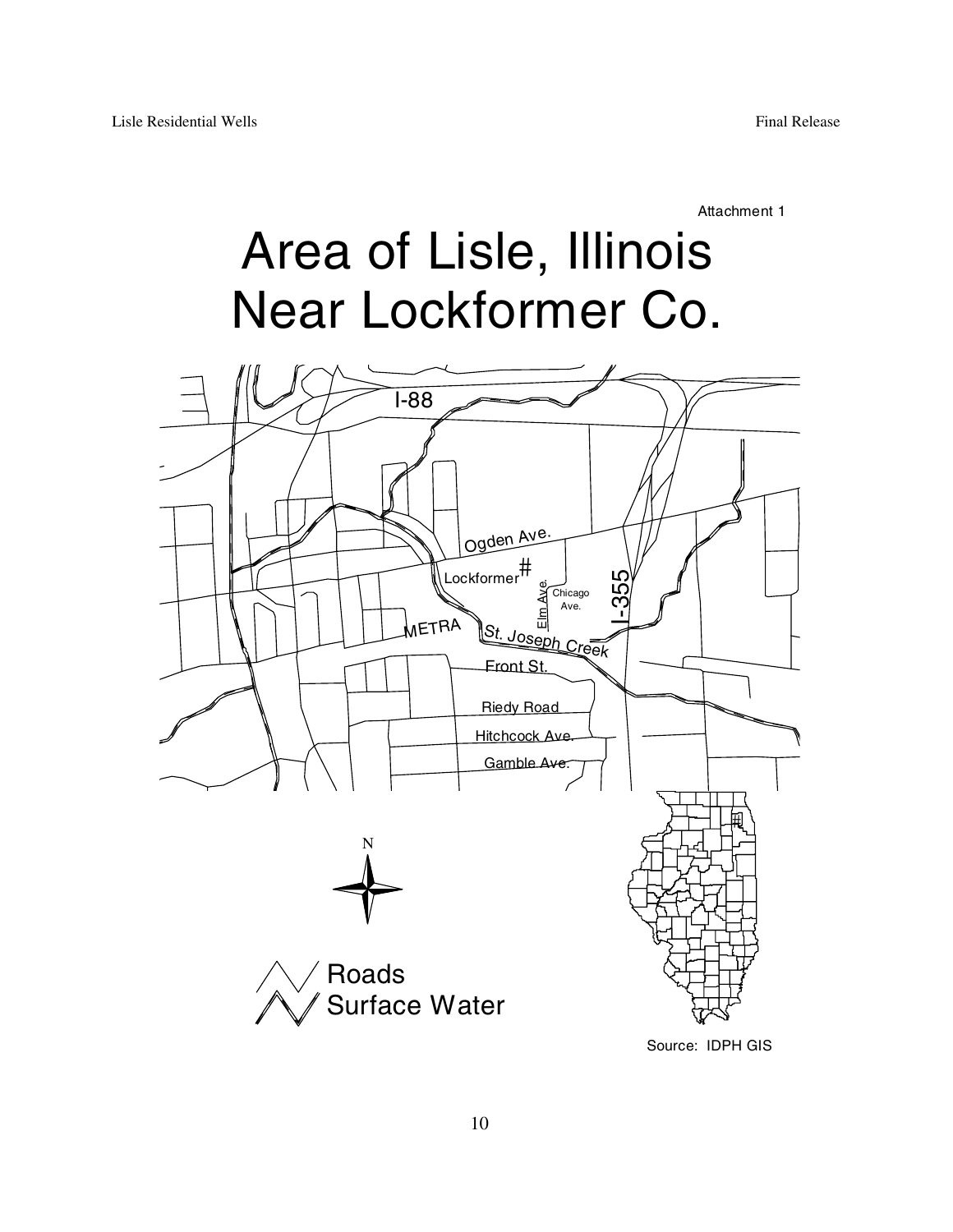Attachment 2

# Map Showing Expanded Area of Lisle, IL Groundwater Investigation and Adjacent Areas





Source: IDPH GIS

N